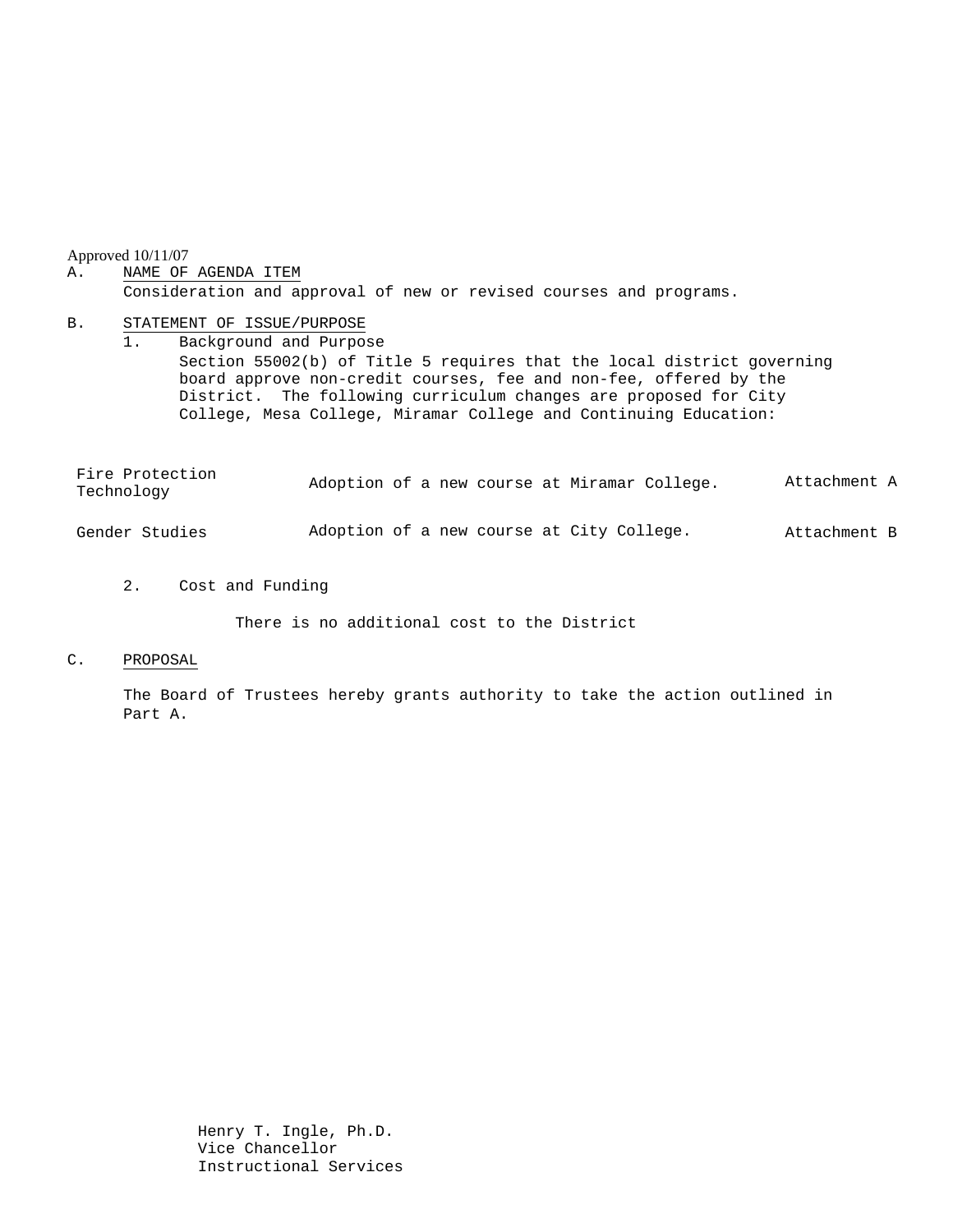## **ACTION**

Adoption of a new course at Miramar College.

Proposed course at Miramar College:

### **114A Shipboard Fire Control**

## **0.50 - 2.50 hours lecture, 2.50 hours lab, 1 - 3 units Letter Grade or Credit/No Credit Option**

# **REQUISITES:**

*Advisory:* English 51 and English 56, each with a grade of "C" or better, or equivalent, or Assessment Skill Levels W5 and R5; Fire Protection Technology 101 or Administration of Justice 101, with a grade of "C" or better, or equivalent.

This course satisfies requirements for the San Diego Harbor Police Marine firefighting basic course. Topics include fire chemistry and fire science, marina fire environment, fire equipment and extrication tools, the use of self-contained breathing apparatus, search and rescue operations, portable fire extinguishers, fire boat familiarization and operations, use of foam and light water, and strategy and tactics, including live fire training evolutions. Students who take the course for 3 units complete all the learning objectives; those who take the course for 1 unit practice only the manipulative skills objectives. This course may be repeated as necessary to meet a legally mandated training requirement as a condition of continued or volunteer employment. (FT) Associate Degree Credit & transfer to CSU and/or private colleges and universities